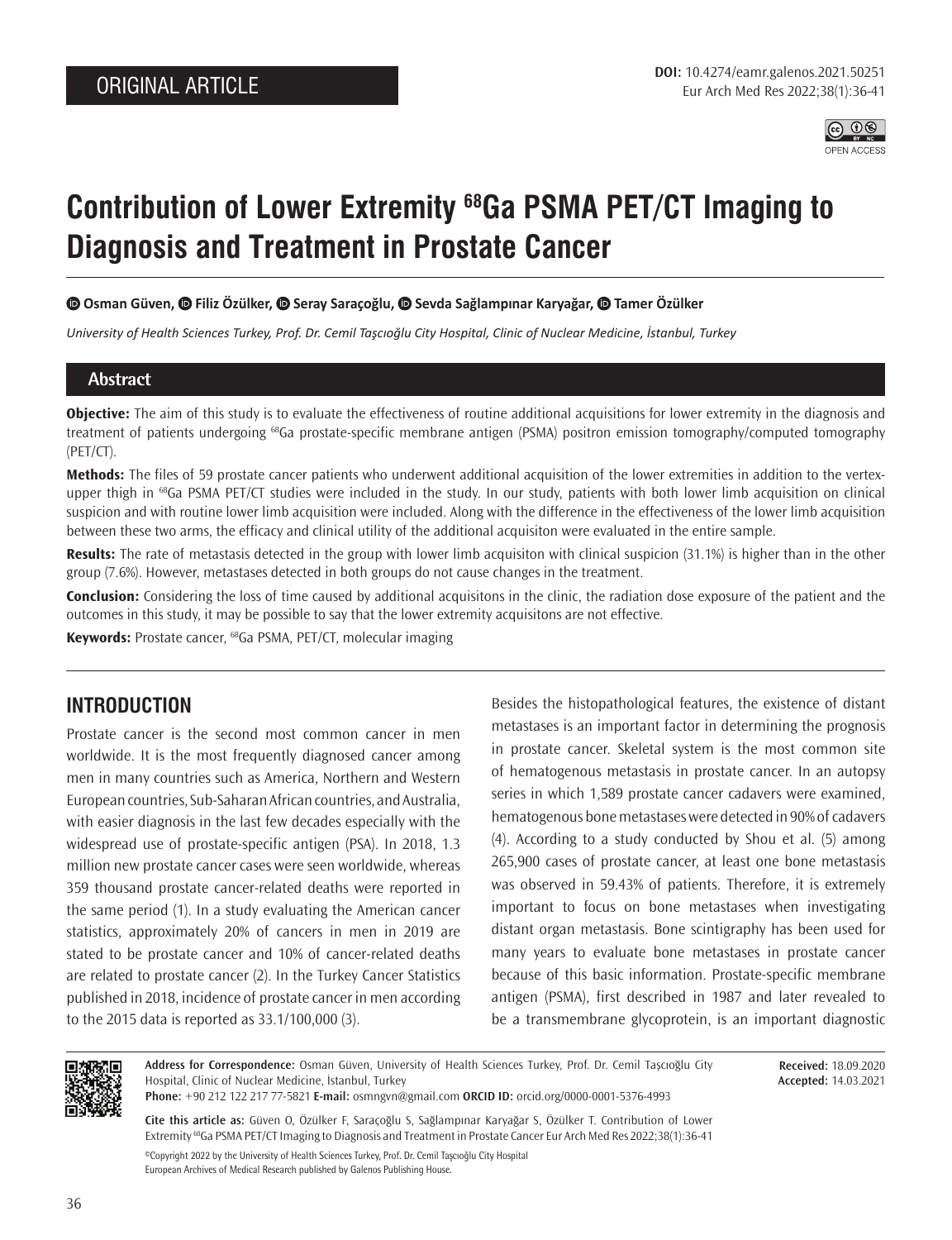alternative as it is expressed in prostate cancer cells, as well as being expressed more extensively in prostate cancer cells (6). PSMA-based positron emission tomography/computed tomography (PET/CT) imaging is becoming more and more important in the clinic because it provides significant tumor/ background area ratio in the primary lesion as well as distant metastases and lymph nodes. Current literature shows that <sup>68</sup>Ga-PSMA PET/CT is a highly effective imaging method to detect bone metastases especially in cases of biochemical recurrence (7,8). Lower extremities can also be considered among the major areas of metastasis in cases with diffuse skeletal metastasis. Its effect on the treatment decision is controversial; however, it is a routine approach to include the lower limb in PET/CT acquisition according to both legal regulations and established clinical practices in our country.

This study aimed to understand the contribution of the lower limbs in diagnosis acquisition and provide any advantage over its drawback in prolonging the whole process duration.

## **METHODS**

#### **Patients**

In our study, data from a total of 59 prostate cancer cases (mean age: 69 years, age range: 41-81 years) and their images in the picture archiving and communication system were retrospectively evaluated. In addition to routine vertex-upper thighs, lower extremities were also included in the acquisition of patients who underwent  $^{68}$ Ga-PSMA PET/CT at the University of Health Sciences Turkey, Okmeydani Training and Research Hospital Nuclear Medicine Unit between June 9, 2017-September 19, 2018. A total of 36 patients were evaluated for staging, 23 for restaging, and none for secondary malignancy. Patients enrolled in the study were also grouped according to the indication of the lower-extremity acquisition. In 13 out of 59 patients, lower limbs were involved in the acquisition routinely. Meanwhile, the lower limbs were involved in the acquisition in the remaining 46 patients, only if there is high risk of illness, if the patient described symptoms, or in cases without recent scintigraphic imaging.

All patients signed a written informed consent form for evaluation purposes and data publication. This study was approved by the Ethics Committee of University of Health Sciences Turkey, Okmeydani Training and Research Hospital (04/10/2018-996).

#### **Preparation of 68Ga-PSMA**

A fully automated Scintomics Good Radiopharmaceutical Practice (GRP) synthesis module with Scintomics Control Center and GRP- Interface software was used for the radiolabeling of <sup>68</sup>Ga-DOTAGA-PSMA (named as <sup>68</sup>Ga-PSMA I&T). The <sup>68</sup>Ge/<sup>68</sup>Ga generator was purchased from iThemba LABS, South Africa. DOTAGA-PSMA was purchased from Scintomics GRP, Germany via a local distributor. The synthesis of the  $^{68}$ Ga peptides was performed using a cationic purification method with 20 μg of peptide used for the reaction. The labeling efficiency and radiochemical purity were determined using radio thin-layer chromatography and radiohigh-performance liquid chromatography. The radiochemical purities of 68Ga-labeled PSMA conjugates were ≥95%.

#### **Imaging**

Patients were imaged using an integrated PET/CT scanner that consisted of a full-ring HI-REZ LSO PET and a six-slice CT scanner (Siemens Biograph 6, Chicago, IL, USA). Each patient was injected with a standardized weight-based dose of 2 MBq/kg (range 70- 180 MBq), and images were obtained in a dual-phase mode. At 60 min post-injection, a whole-body PET/CT scan was conducted with an emission time of 3 min per bed position. Before emission images, a low-dose CT was performed for attenuation correction and anatomic localization with the following parameters: 50 mA, 140 kV, and 5 mm section thickness. All patients were positioned feet first, supine on the scanning pallet with imaging from toe to vertex, and arms up.

#### **Images Evaluation**

Images were visually evaluated by two nuclear medicine physicians with at least 10 years of experience. Areas with markedly increased focal 68Ga-PSMA uptake compared to background activity were evaluated in favor of metastasis when they were outside the prostate tissue and did not coincide with physiological involvement sites or known benign lesions that may have 68Ga-PSMA uptake. Metastases observed in the skeletal system were classified into two groups as seen in routine acquisition area and additional acquisition area.

#### **Statistical Analysis**

When evaluating the findings obtained in the study, International Business Machines Corporation Statistical Package for the Social Science Statistics 25 (SPSS IBM, Turkey) program was used for statistical analysis. Descriptive methods (Frequency, Percentage, Average, Standard deviation) were used to evaluate the study data.

## **RESULTS**

Lesions were detected in the lower extremities in 19 of 59 patients, wherein 3 had lesions in the vertex-upper thigh acquisition that could be detected because lesions were located in the femoral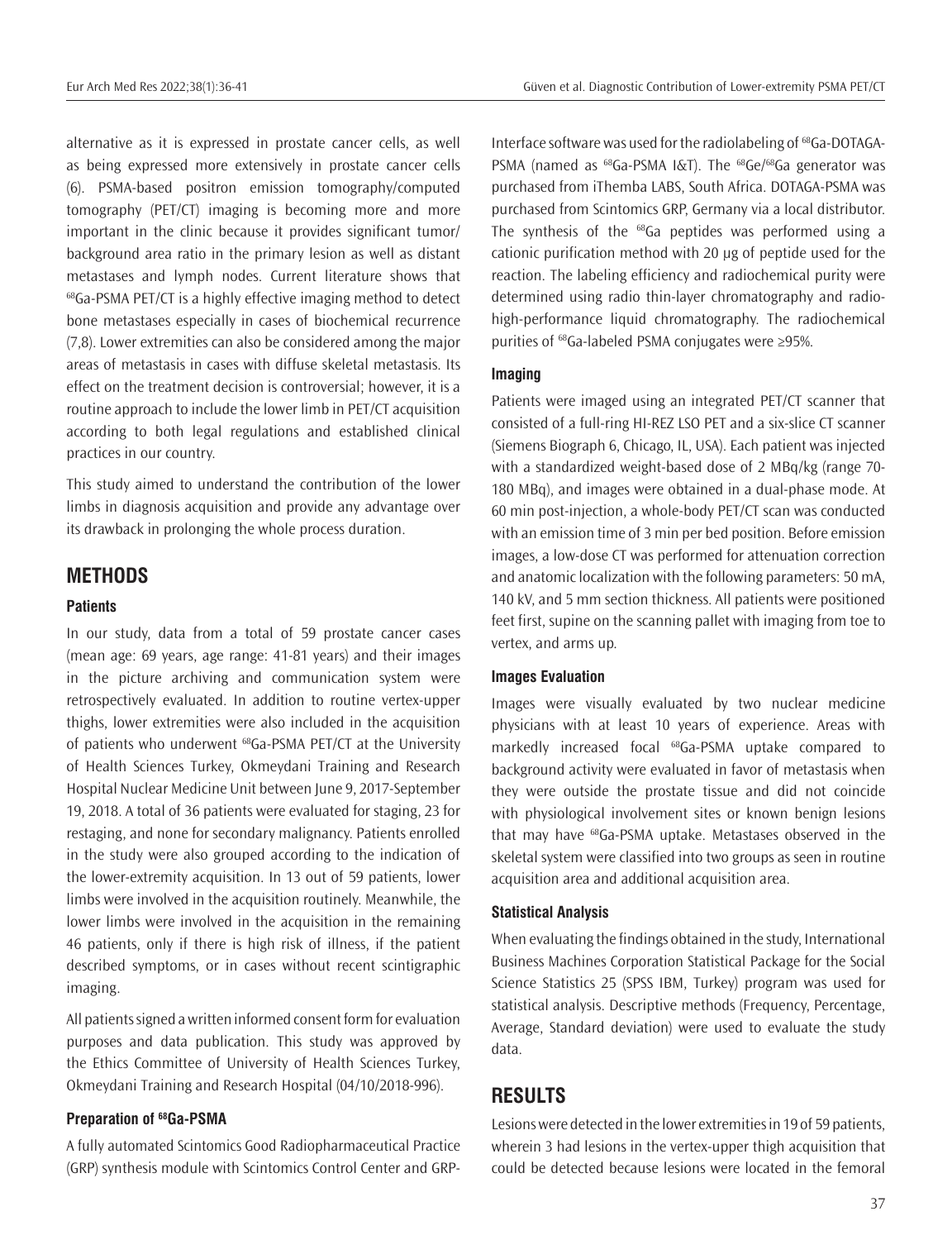head and/or proximal femur Figure 1. Therefore, involvement of the lower extremity to the acquisition did not provide any additional benefit in these 3 patients. In 1 of 16 patients whose lesions were detected by lower-extremity acquisition, intense patella involvement was observed in the form of "hot patella" without widespread metastasis in the body Figure 2. In this study, findings were considered suspicious since it was not confirmed histopathologically. Excluding the suspected positive case, 15 out of 58 patients (25.86%) provided additional information by involvement of the lower extremities in the acquisition. All of these 15 patients had extensive metastasis in the body. Because of that they didn't provided additional benefit from the involvement of the lower extremities in the acquisition Figure 3.

High-risk disease group includes 25 of 36 patients who underwent <sup>68</sup>Ga-PSMA PET/CT imaging for staging purposes. Lower-extremity metastases were detected in 8 of 24 patients (33%) when the suspicious case with patellar involvement was not included.

Lower limb metastasis was not detected in 11 patients in the low and medium risk group. In all patients who were evaluated for staging purposes, lower limb metastasis was detected in 17% thanks to additional acquisition.

When all restaging patients were considered, 7 of 23 patients had lower limb lesions detected with additional acquisition (30.4%), whereas 18 of these patients were metastatic and 8 of them had extensive bone metastasis. This group consisted of a group of patients who were expected to have a high rate of bone metastases in general Table 1.



**Figure 1.** Axial, sagittal, and coronal PET and fusion images showing metastatic lesion located proximal to the upper femur and entering the routine area of acquisition PET: Positron emission tomography



Figure 2. Maximum intensity projection image of <sup>68</sup>Ga-PSMA PET showing isolated patellar involvement not proven to be metastatic PSMA: Prostate-specific membrane antigen, PET: Positron emission tomography

Results of patients who underwent lower-extremity acquisition with the suspicion of metastasis (group 1) and as part of routine acquisition (group 2) were shown in Table 2, excluding the case with suspicious metastasis. In the  $1<sup>st</sup>$  group consisting of 46 cases, lower-extremity metastasis was detected in 14 patients  $(31.11%)$ , whereas in the  $2<sup>nd</sup>$  group consisting of 13 patients, only one case (7.69%) was detected with lower-extremity metastasis. No statistically significant difference was found between these two groups  $(p>0.04)$ .

# **DISCUSSION**

Not many studies in the literature are evaluating the clinical benefit of additional acquisition for the lower extremity; however, this issue is extremely important for the workflow of nuclear medicine clinics. Implementing acquisitions that have no clinical effect complicates the daily work plans of nuclear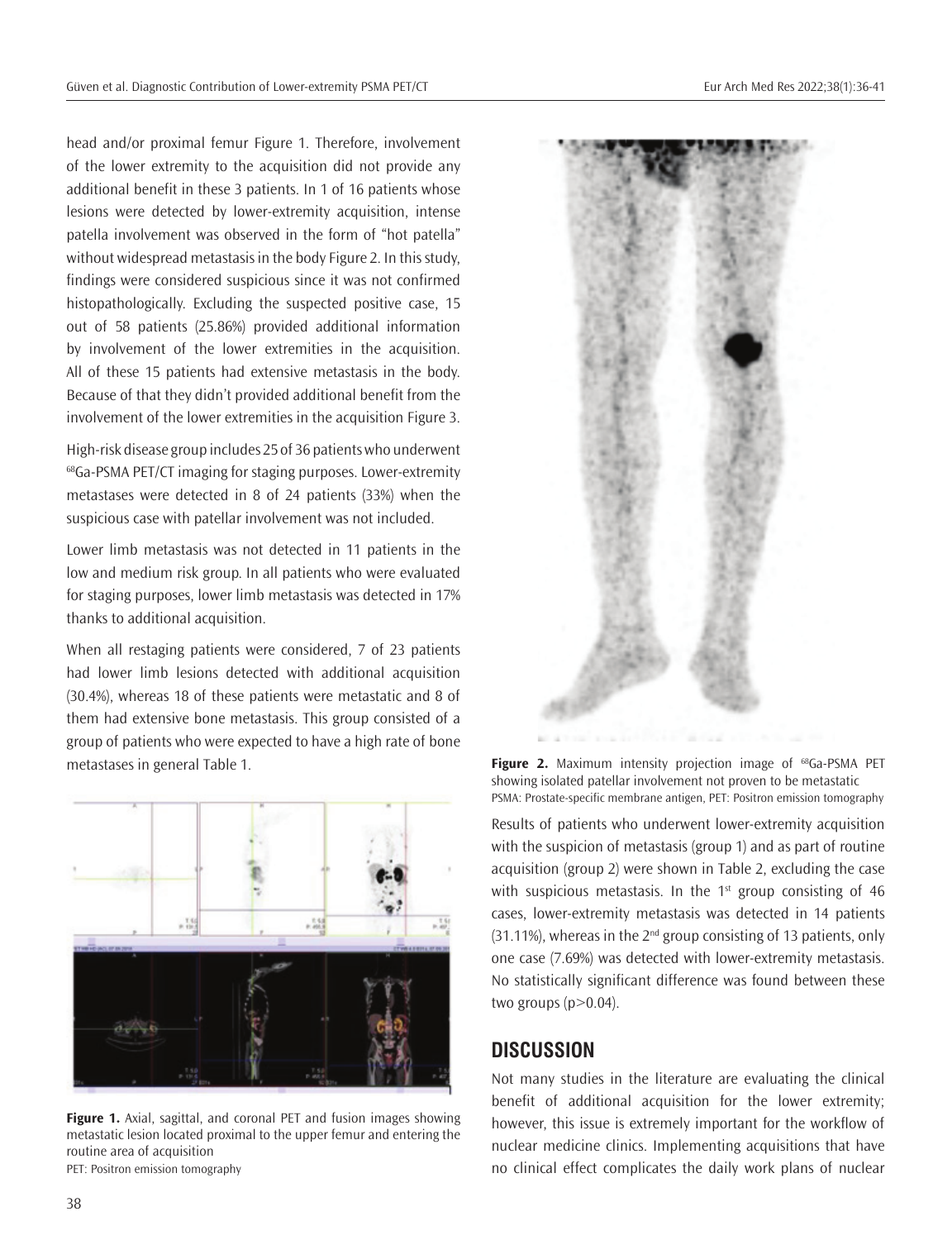

**Figure 3.** Maximum intensity projection image of 68Ga-PSMA PET/CT showing diffuse metastatic involvement.

PSMA: Prostate-specific membrane antigen, PET: Positron emission tomography, CT: Computed tomography

medicine clinics in terms of planning the imaging studies and using time efficiently. In addition, taking additional acquisitions that will not affect the management of the patient, thus, exposing the patient to additional radiation caused by the PET/ CT's tomography component is one of the issues that should be considered. Discussing the necessity of additional acquisition of the lower extremities is important since giving the lowest radiation dose to patients is our main approach in our daily practice depending on the as low as reasonably achievable (ALARA) principle (9).

In the current literature, several studies are reported on the necessity and effectiveness of adding the lower extremity to routine acquisition, especially in diseases with atypical metastatic patterns such as malignant melanoma and sarcoma (10-12); however, only few studies are reported about prostate cancer. Only 15 (25.4%) of 59 patients included in our study had metastases in the bones of lower extremity that were not detected by routine imaging. Many studies were reported in the literature evaluating the effectiveness of <sup>68</sup>Ga-PSMA PET/CT in detecting metastases of prostate cancer (13-15). Some of these studies have also included the metastases rates observed in the lower extremity (16); however, few articles are evaluating the contribution of detection of metastases in the lower extremities to its treatment. Simsek et al. (17) reported that lesions were detected in the lower extremity in 61 out of 701 cases (8.7%). Comparing these two studies is impossible, since the cases in our study were divided into two different groups according to clinical suspicion, not the presence of symptoms.

However, in both studies, it was observed that additional lowerextremity acquisition either with clinical suspicion or symptoms caused a detection of significantly higher rate of metastasis than others. In our study, metastases were detected in 31.1% of patients who underwent additional lower-extremity acquisition with clinical suspicion and 7.69% of patients who routinely underwent PET/CT examination with lower extremity involved.

| Table 1. Detected lesions and their distribution |                                             |                   |                            |          |           |              |                                               |                 |              |
|--------------------------------------------------|---------------------------------------------|-------------------|----------------------------|----------|-----------|--------------|-----------------------------------------------|-----------------|--------------|
| Groups                                           | Existence of lesions in the lower extremity |                   |                            |          |           |              | Lesions detected only in<br>additional images |                 |              |
|                                                  | Femoral<br>head                             | Proximal<br>femur | <b>Distal</b><br>extremity | Patella  | No lesion | <b>Total</b> | <b>Positive</b>                               | <b>Negative</b> | <b>Total</b> |
| Group 1                                          | 0                                           |                   | 14                         |          | 29        | 46           | 15                                            | 31              | 46           |
| Staging                                          |                                             |                   |                            |          | 21        | 30           | 8                                             | 22              | 30           |
| Restaging                                        |                                             |                   |                            | $\Omega$ | 8         | 16           |                                               | 9               | 16           |
| Group 2                                          |                                             | 0                 |                            | $\bf{0}$ | 11        | 13           |                                               | 12              | 13           |
| Staging                                          |                                             |                   |                            |          | 5         | 6            |                                               | 5               | 6            |
| Restaging                                        |                                             |                   | $\overline{0}$             | $\left($ | 6         |              | $\theta$                                      |                 |              |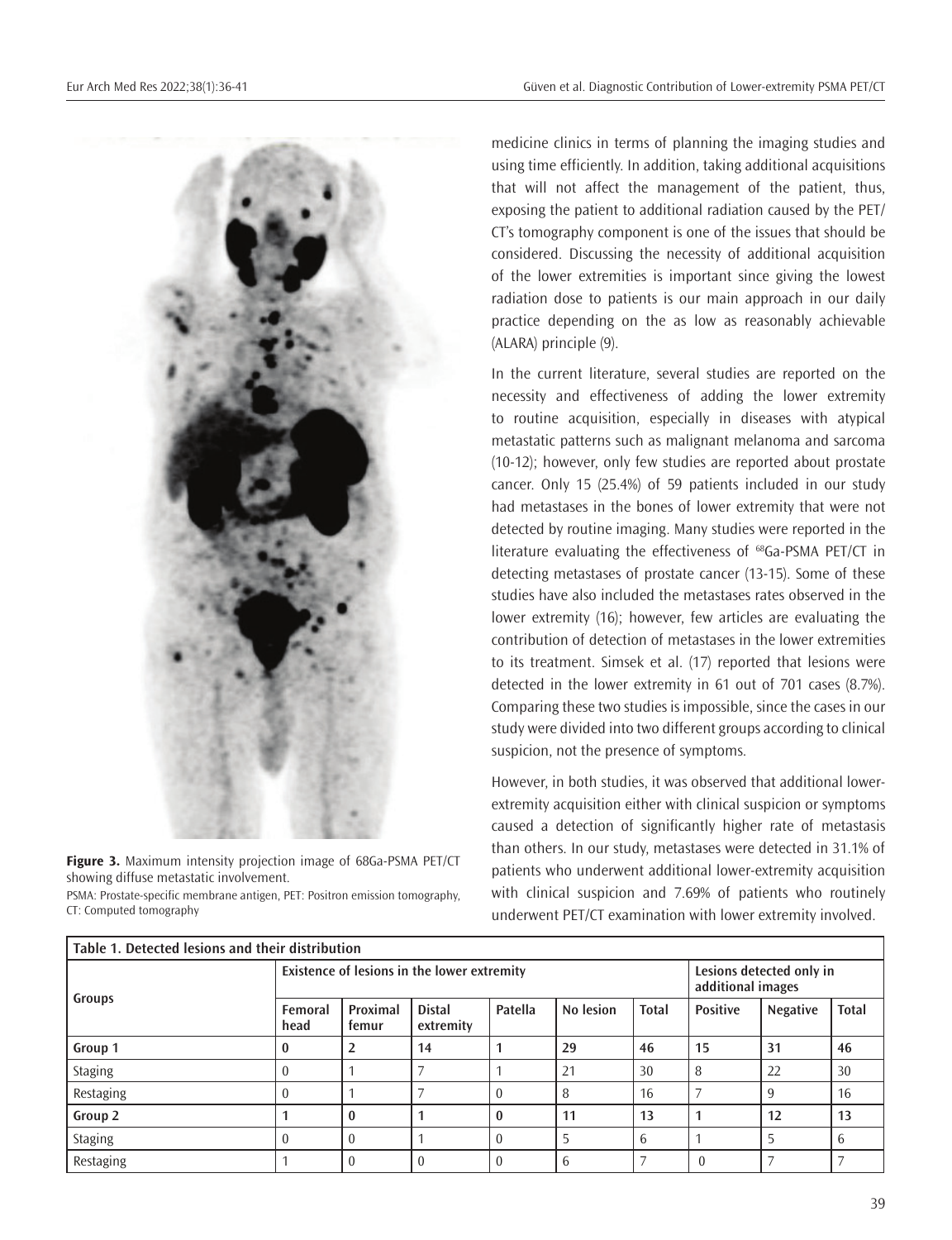| Table 2. Effects of additional acquisitions |                       |                                                              |        |  |  |  |  |  |
|---------------------------------------------|-----------------------|--------------------------------------------------------------|--------|--|--|--|--|--|
| Group                                       | Number of<br>patients | Cases in which metastases were<br>detected with extra images |        |  |  |  |  |  |
|                                             |                       | <b>Number</b>                                                | $\%$   |  |  |  |  |  |
| Group 1                                     | 45                    | 14                                                           | 31.1%  |  |  |  |  |  |
| Group 2                                     | 13                    |                                                              | 7.69%  |  |  |  |  |  |
| Total                                       | 58                    | 15                                                           | 25.86% |  |  |  |  |  |

The common result of both studies is that metastases detected in the lower extremity did not cause any change in treatment. From this point of view, it can be beneficial to use less acquisition that does not contribute to patient management by considering the ALARA principle.

The retrospective structure of the study and the narrow sample size are the main drawbacks in our study. Narrow sample size also makes it difficult to evaluate statistical differences between groups. We believe that the proportional differences between the groups will be statistically significant in studies to be conducted in larger case groups. In addition, the treatment of patient groups included in the study with different treatment modalities, being at different stages of their treatment and not being homogenous in terms of treatment response make it difficult to make a comparison based on PSA for these patients. Therefore, a statistical evaluation on PSA values could not be performed in our study.

# **CONCLUSION**

The addition of lower limbs to the routine acquisition areas, which did not cause any significant changes in the detection of distribution of metastases that eventually affect the treatment protocol of the patients, does not seem to be very suitable according to the data obtained in our study. However, in cases that are symptomatic and considered to be of clinical benefit, it may be wise to consider the additional lower extremities acquisition.

## **Ethics**

**Ethics Committee Approval:** This study was approved by the Ethics Committee of University of Health Sciences Turkey, Okmeydani Training and Research Hospital (04/10/2018-996).

**Informed Consent:** All patients signed a written informed consent form for evaluation purposes and data publication.

**Peer-review:** Externally and internally peer-reviewed.

#### **Authorship Contributions**

Concept: F.Ö., T.Ö., O.G., S.S., Design: F.Ö., T.Ö., O.G., S.S., Data Collection or Processing: O.G., S.S., Analysis or Interpretation: O.G., S.S., Literature Search: O.G., S.S.K., S.S., F.Ö., T.Ö., Writing: O.G., S.S.K., S.S., F.Ö., T.Ö.

**Conflict of Interest:** No conflict of interest was declared by the authors.

**Financial Disclosure:** The authors declared that this study received no financial support.

# **REFERENCES**

- 1. Bray F, Ferlay J, Soerjomataram I, Siegel RL, Torre LA, Jemal A. Global cancer statistics 2018: GLOBOCAN estimates of incidence and mortality worldwide for 36 cancers in 185 countries. CA Cancer J Clin 2018;68:394- 424. Erratum in: CA Cancer J Clin 2020;70:313.
- 2. Siegel RL, Miller KD, Jemal A. Cancer statistics, 2019. CA Cancer J Clin 2019;69:7-34.
- 3. T.C. Halk Sağlığı Kurumu. Türkiye Kanser İstatistikleri 2015. T.C. Sağlık Bakanlığı Halk Sağlığı Müdürlüğü. 2018.
- 4. Bubendorf L, Schöpfer A, Wagner U, Sauter G, Moch H, Willi N, et al. Metastatic patterns of prostate cancer: an autopsy study of 1,589 patients. Hum Pathol 2000;31:578-83.
- 5. Shou J, Zhang Q, Wang S, Zhang D. The prognosis of different distant metastases pattern in prostate cancer: a population based retrospective study. Prostate 2018;78:491-7.
- 6. Hupe MC, Philippi C, Roth D, Kümpers C, Ribbat-Idel J, Becker F, et al. Expression of prostate-specific membrane antigen (PSMA) on biopsies is an independent risk stratifier of prostate cancer patients at time of initial diagnosis. Front Oncol 2018;8:623.
- 7. Hope TA, Goodman JZ, Allen IE, Calais J, Fendler WP, Carroll PR. Metaanalysis of 68Ga-PSMA-11 PET accuracy for the detection of prostate cancer validated by histopathology. J Nucl Med 2019;60:786- 93.
- 8. Hofman MS, Hicks RJ, Maurer T, Eiber M. Prostate-specific membrane antigen PET: clinical utility in prostate cancer, normal patterns, pearls, and pitfalls. Radiographics 2018;38:200-17.
- 9. Munro L. Basics of Radiation Protection How to Achieve ALARA: Working Tips and Guidelines. Ostensen H, Ingolfsdottir G, editors. World Health Organization. 2004.
- 10. Plouznikoff N, Arsenault F. Clinical relevance of 18F-FDG PET/CT lowerlimb imaging in patients with malignant cutaneous melanoma. Nucl Med Commun 2017;38:1103-8.
- 11. Webb HR, Latifi HR, Griffeth LK. Utility of whole-body (head-to-toe) PET/ CT in the evaluation of melanoma and sarcoma patients. Nucl Med Commun 2018;39:68-73.
- 12. Querellou S, Keromnes N, Abgral R, Sassolas B, Le Roux PY, Cavarec MB, et al. Clinical and therapeutic impact of 18F-FDG PET/CT wholebody acquisition including lower limbs in patients with malignant melanoma. Nucl Med Commun 2010;31:766-72.
- 13. Perera M, Papa N, Christidis D, Wetherell D, Hofman MS, Murphy DG, et al. Sensitivity, specificity, and predictors of positive 68Ga-prostatespecific membrane antigen positron emission tomography in advanced prostate cancer: a systematic review and meta-analysis. Eur Urol 2016;70:926-37.
- 14. Sachpekidis C, Bäumer P, Kopka K, Hadaschik BA, Hohenfellner M, Kopp-Schneider A, et al. 68Ga-PSMA PET/CT in the evaluation of